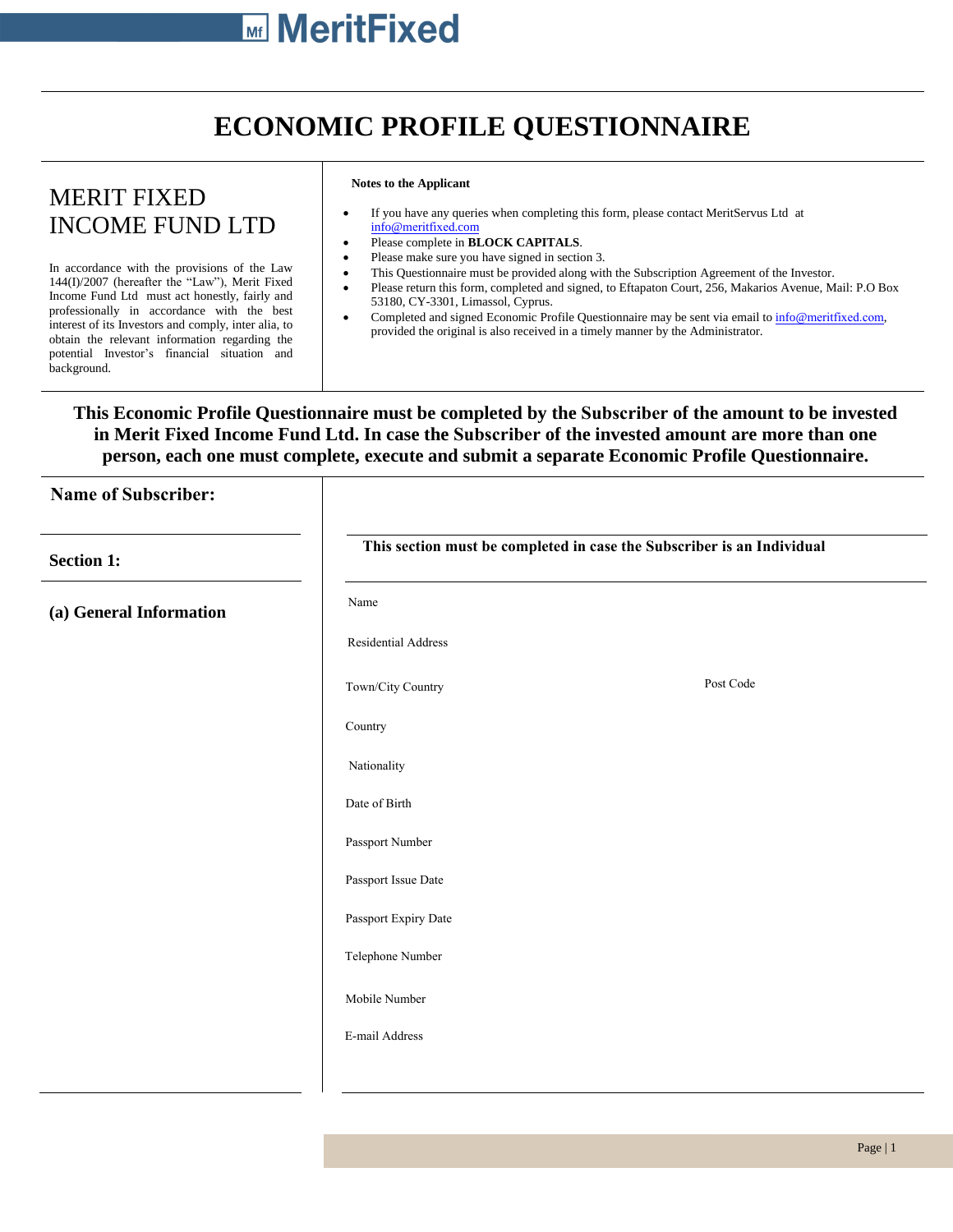# **Mill MeritFixed**

**(c) Details of Economic Backround**

**(b) Investment Amount** Total Investment Amount of this Subscription **US \$**

> In case of joint investment amount, please indicate the amount attributable to yourself **US \$**

In case of Contribution in Kind, please provide a description of the asset/s to be transferred under Merit Fixed Income Fund Ltd.

**Contribution Details: Please include**

| 1. Main source of Invested funds:                           |  |
|-------------------------------------------------------------|--|
| Gift/Inheritance/Distribution                               |  |
| Sale of Business/Real Estate                                |  |
| Lifetime Earnings/Salary/<br><b>Bonus</b>                   |  |
| Investment<br>Profits                                       |  |
| Loan                                                        |  |
| Savings                                                     |  |
| Pension/Retirement Income                                   |  |
| Maturity of Insurance<br>Policy or Fixed Term<br>Investment |  |
| Other                                                       |  |

**Please specify origin of incoming funds in more detail:**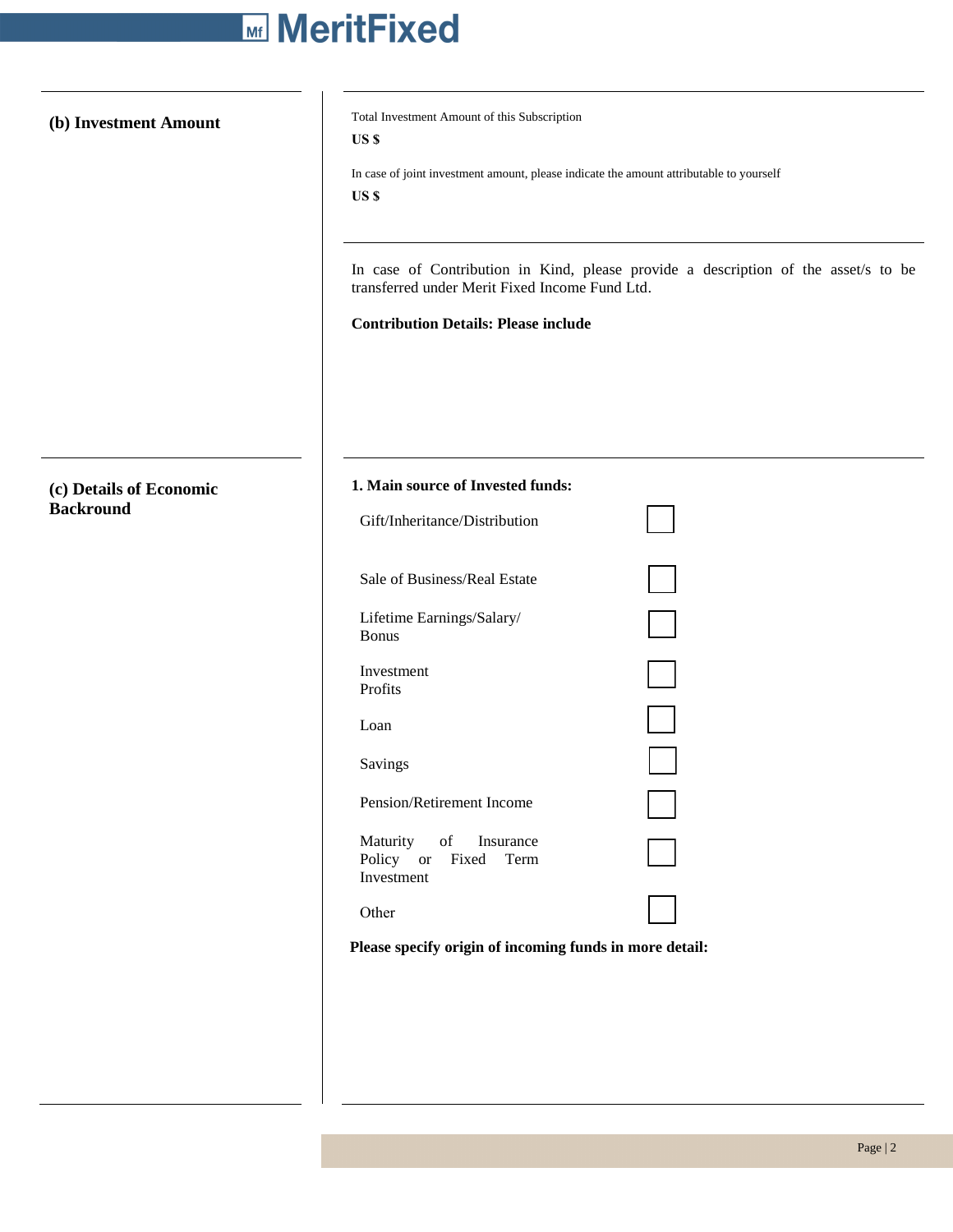# **Mill MeritFixed**

|     | <b>Income Fund Ltd:</b>         |
|-----|---------------------------------|
|     |                                 |
|     |                                 |
|     |                                 |
|     |                                 |
|     | 2. Professional status          |
|     | <b>Employed</b>                 |
|     | Employer/Business Organisation: |
|     |                                 |
|     | Line of Business:               |
|     | Job/Position:                   |
|     |                                 |
|     | <b>Business Address:</b>        |
|     | Telephone Number:               |
| Fax |                                 |
|     | E-mail Address:                 |
|     |                                 |
|     | Self-employed                   |
|     | Name of the Company:            |
|     | Industry:                       |
|     | <b>Business Address:</b>        |
|     |                                 |
|     | Telephone Number:               |
| Fax |                                 |
|     | E-mail Address:                 |
|     |                                 |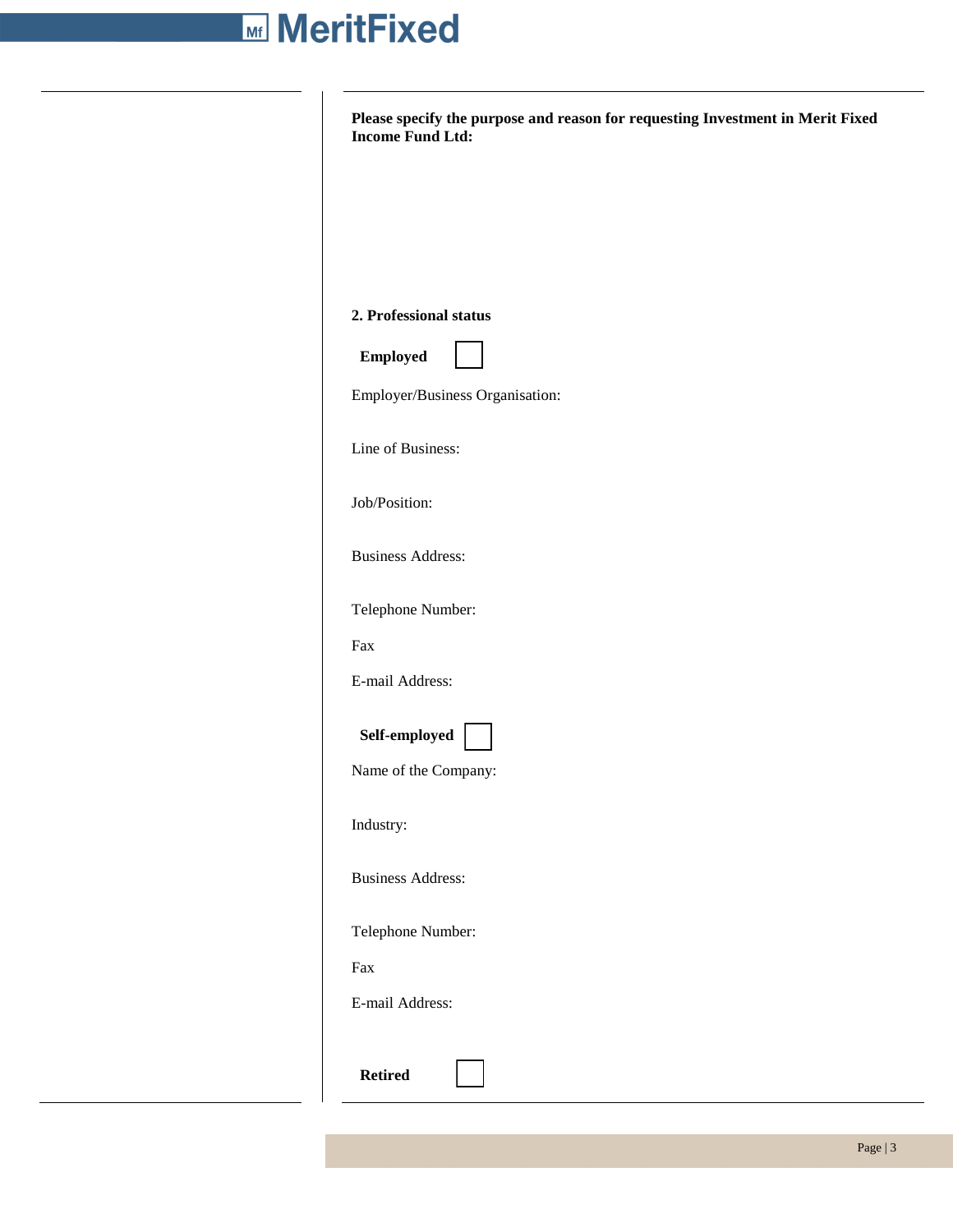# **Mi MeritFixed**

| Unemployed<br>Other<br>If other please specify:                                                                                                                                                                                                                                                    |
|----------------------------------------------------------------------------------------------------------------------------------------------------------------------------------------------------------------------------------------------------------------------------------------------------|
| Please tick where appropriate in case you operate in one of the following sectors:<br>Armaments<br>Gambling and casino industry<br>Antiques and trading in art object<br>Trader in precious and non-precious<br>metals (scrap metal, spare parts)<br>Import - export with high - risk<br>countries |
| Building and public works<br>3. Financial Information<br><b>Estimated Annual Income in EUR</b>                                                                                                                                                                                                     |
| 00000<br>Less than 50,000<br>$50,001 - 100,000$<br>$100,001 - 250,000$<br>$250,001 - 500,000$<br>$500,001 - 1,000,000$<br>Please Indicate<br>More than 1,000,000                                                                                                                                   |
| <b>Estimated Net Worth in EUR</b><br>Less than 50,000<br>$50,001 - 100,000$<br>$100,001 - 250,000$<br>$250,001 - 500,000$<br>$500,001 - 1,000,000$<br>More than 1,000,000<br>Please Indicate                                                                                                       |
|                                                                                                                                                                                                                                                                                                    |
|                                                                                                                                                                                                                                                                                                    |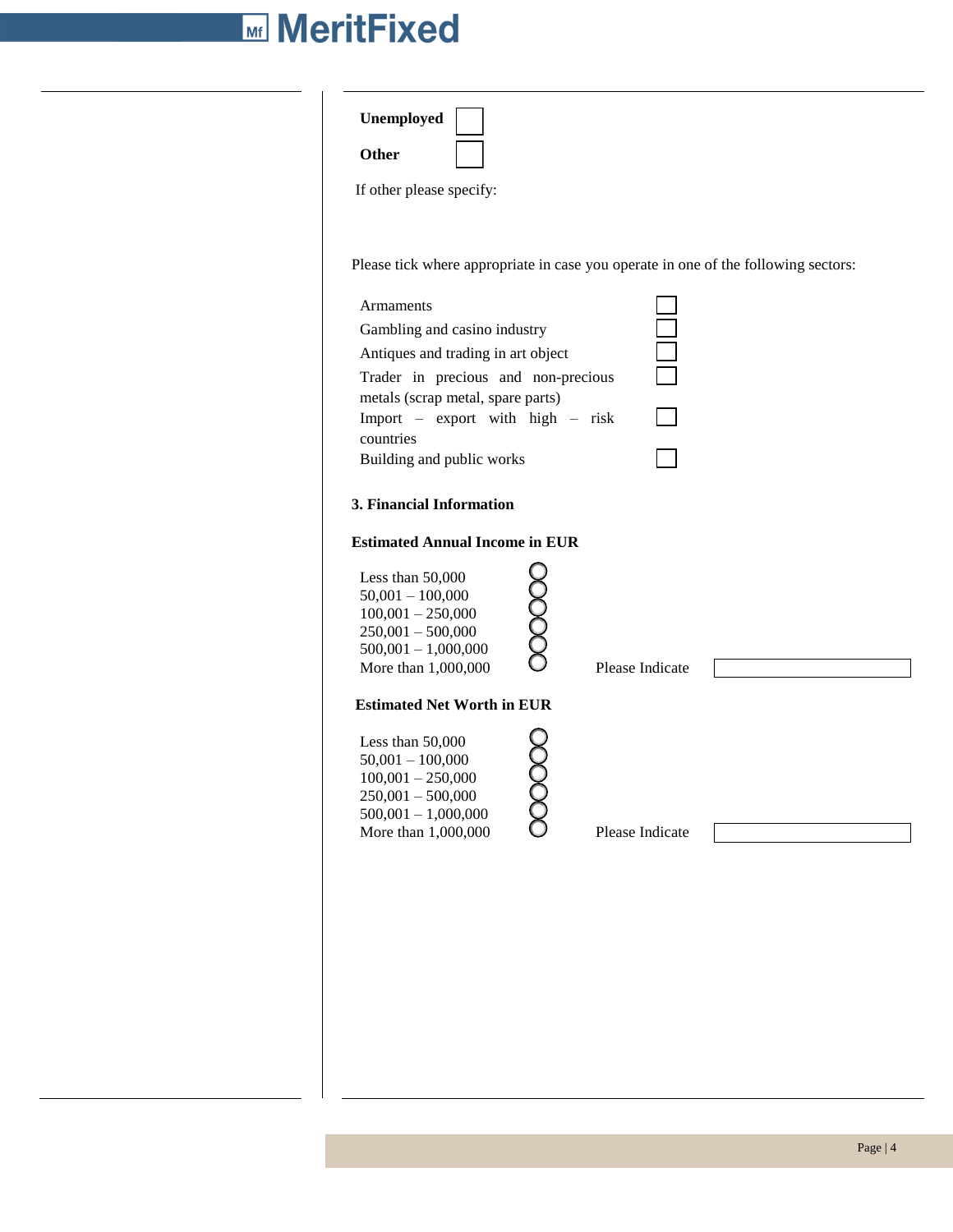# **Mill MeritFixed**

| <b>Section 2:</b>           | This section must be completed in case the Subscriber is a Corporate Entity                                                          |  |
|-----------------------------|--------------------------------------------------------------------------------------------------------------------------------------|--|
| (a) Details of Registration | Full name of the Company                                                                                                             |  |
|                             | Legal Structure                                                                                                                      |  |
|                             | Country of Incorporation                                                                                                             |  |
|                             | Registered Address                                                                                                                   |  |
|                             | Telephone Number                                                                                                                     |  |
|                             | Fax                                                                                                                                  |  |
|                             | E-mail Address                                                                                                                       |  |
|                             |                                                                                                                                      |  |
| (b) Investment Amount       | Total Investment Amount of this Subscription<br>US \$                                                                                |  |
|                             | In case of joint investment amount, please indicate the amount attributable to yourself<br>US \$                                     |  |
|                             | In case of Contribution in Kind, please provide a description of the asset/s to be<br>transferred under Merit Fixed Income Fund Ltd. |  |
|                             | <b>Contribution Details: Please include</b>                                                                                          |  |
|                             |                                                                                                                                      |  |
|                             |                                                                                                                                      |  |
| (c) Ownership Structure     | <b>Beneficial Owner Name - 1</b>                                                                                                     |  |
|                             | <b>Beneficial Owner Address</b>                                                                                                      |  |
|                             | <b>Value of Ownership in Percentage Terms</b>                                                                                        |  |
|                             | <b>Beneficial Owner Name - 2</b>                                                                                                     |  |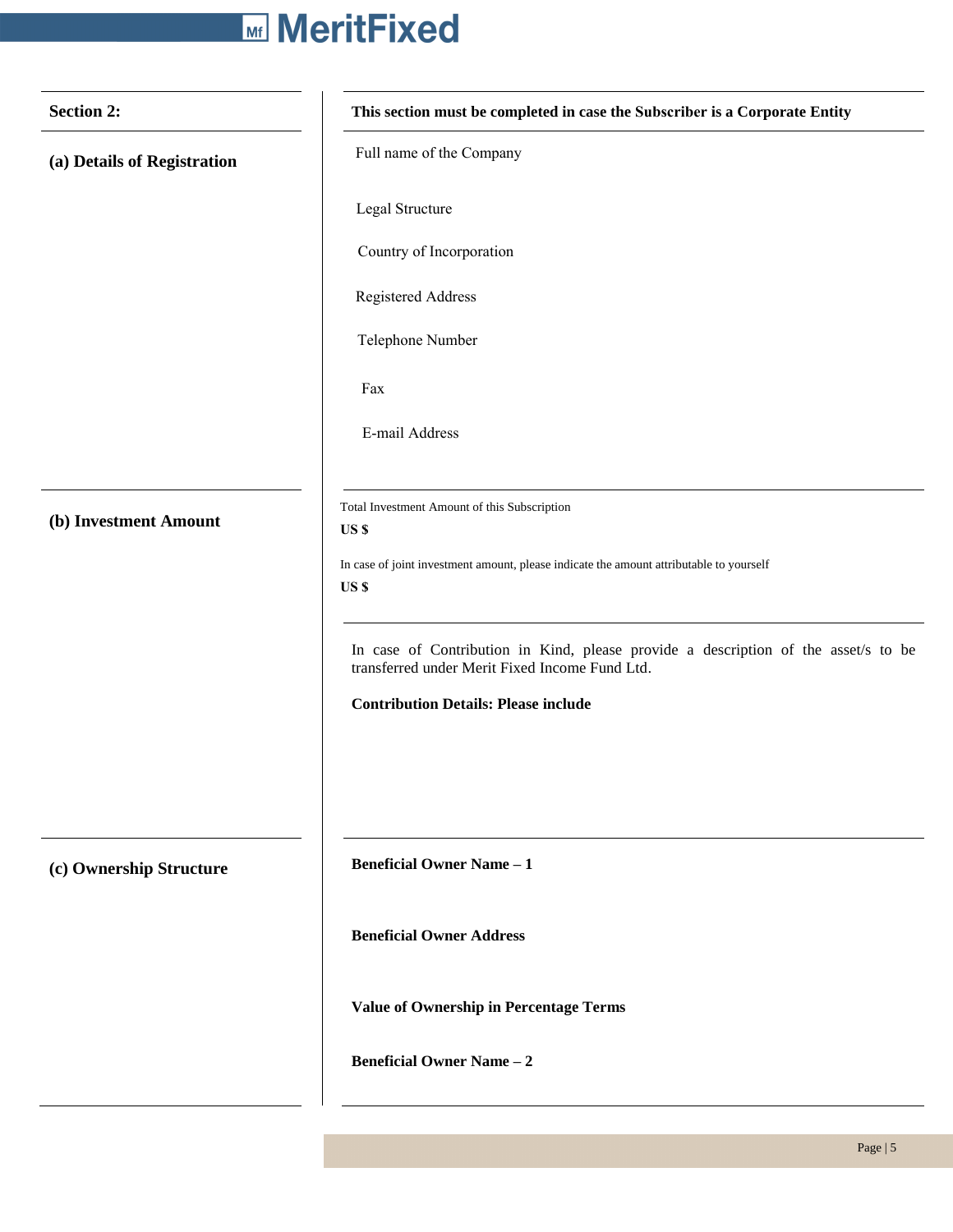# **Beneficial Owner Address Value of Ownership in Percentage Terms Beneficial Owner Name – 3 Beneficial Owner Address Value of Ownership in Percentage Terms Beneficial Owner Name – 4 Beneficial Owner Address Value of Ownership in Percentage Terms (d) Directorship and Authorized Director Name / Authorized Signatory – 1 Signature Director Name / Authorized Signatory – 2 Signature**

**Director Name / Authorized Signatory – 3** 

## **Signature**

**Signatories**

Page | 6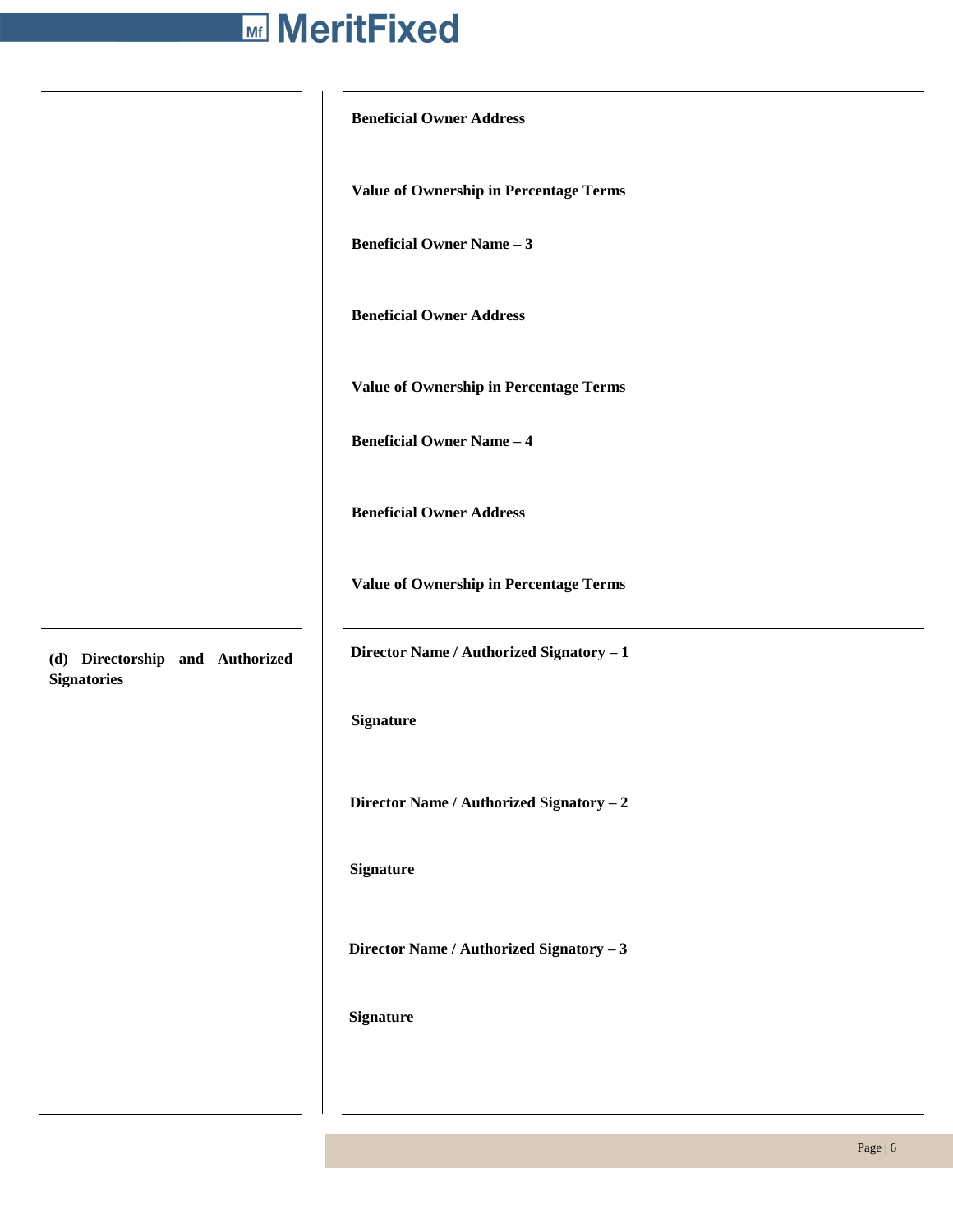# **Mi MeritFixed**

 $\overline{\phantom{a}}$ 

|                      | 1. Main Business/Professional Activities/Operations:                                                                                                             |  |  |
|----------------------|------------------------------------------------------------------------------------------------------------------------------------------------------------------|--|--|
| (e) Business Profile | Please specify Business/Professional Activities/Operations from which the Invested<br>funds are derived:                                                         |  |  |
|                      | Please specify the purpose and reason for Investment in Merit Fixed Income Fund<br>Ltd:                                                                          |  |  |
|                      | 2. Financial Information                                                                                                                                         |  |  |
|                      | <b>Estimated Annual Income in EUR</b>                                                                                                                            |  |  |
|                      | Less than 50,000<br>00000<br>$50,001 - 100,000$<br>$100,001 - 250,000$<br>$250,001 - 500,000$<br>$500,001 - 1,000,000$<br>More than 1,000,000<br>Please Indicate |  |  |
|                      | <b>Estimated Turnover in EUR</b>                                                                                                                                 |  |  |
|                      | Less than 50,000<br>$50,001 - 100,000$<br>$100,001 - 250,000$<br>$250,001 - 500,000$<br>$500,001 - 1,000,000$<br><u>රි</u>                                       |  |  |
|                      | More than 1,000,000<br>Please Indicate                                                                                                                           |  |  |
|                      |                                                                                                                                                                  |  |  |
|                      |                                                                                                                                                                  |  |  |